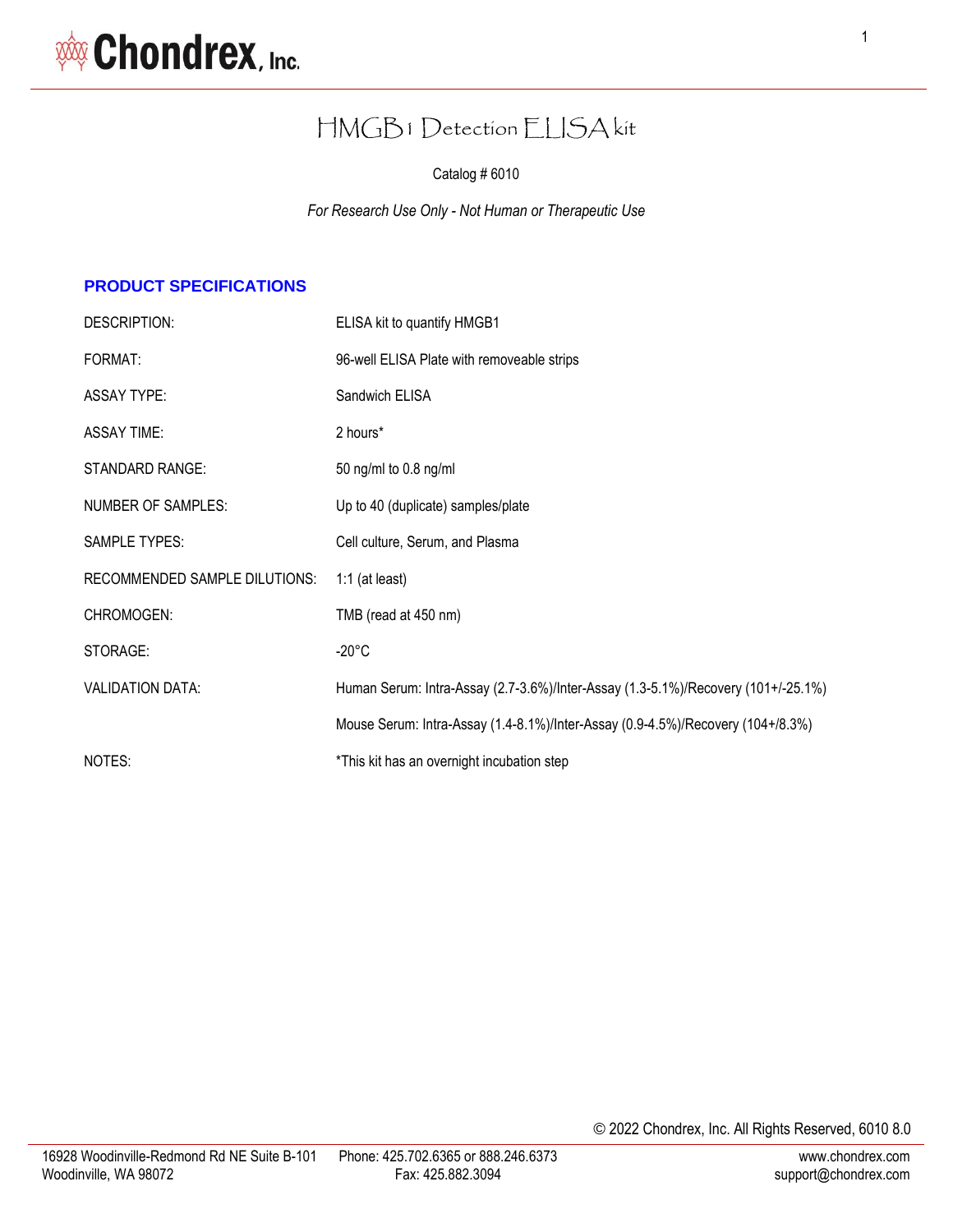# HMGB1 Detection ELISA kit

Catalog # 6010

*For Research Use Only - Not Human or Therapeutic Use*

#### **INTRODUCTION**

HMGB1 (high mobility group box 1) (1) was recently rediscovered as a late lethal mediator of endotoxin (2) and is currently considered a pro-inflammatory cytokine that plays crucial roles in a variety of acute and chronic inflammatory diseases. HMGB1 contains 216 amino acids (3) and maintains 99% of its sequence identity among mice (4), rats (5), bovines (6), and humans (7). HMGB1 consists of three structural domains (8), termed "A box (9-85)", "B box (88-162)", and a negatively charged carboxyl terminus (186-216). Moreover, it has been previously shown that the B box recapitulates the pro-inflammatory activity whereas the A box acts as an antagonist of HMGB1 (9,10).

Several lines of evidence highlight the significance of HMGB1 in the immune inflammatory response. For example, it has been shown that HMGB1 is actively released by a variety of cells such as macrophages when stimulated by lipopolysaccharides (LPS), TNF-α, and IL-1 (2), and is passively released by injured or necrotic cells associated with collapsing cell structures. In fact, patients who died from septic shock had higher serum HMGB1 levels than surviving sepsis patients (11). Similarly, high serum HMGB1 levels are observed in sepsis animal models and in collagen-induced arthritis animal models (12). With regard to the function of the protein itself, HMGB1 has also been shown to stimulate the release of TNF-α and IL-1 (13,14), as well as bind LPS and synergistically increase peripheral blood mononuclear cell IL-6 production (15). Together, these observations demonstrate that HMGB1 plays important roles in the inflammatory cascade.

Chondrex, Inc. provides an HMGB1 Detection ELISA kit (Cat # 6010) to determine HMGB1 levels in cell culture media and sera. This kit contains enough reagents to measure 40 samples in duplicate together with standards.

| <b>Item</b>                                                 | Quantity | Amount                       | <b>Storage</b>  |
|-------------------------------------------------------------|----------|------------------------------|-----------------|
| HMGB1 Standard (60101)                                      | 2 vials  | 50 µl/vial                   | $-20^{\circ}$ C |
| Capture Antibody (Anti-HMGB1 Monoclonal Antibody) (60102)   | 1 vial   | 100 µl/vial                  | $-20^{\circ}$ C |
| Detection Antibody (Anti-HMGB1 Monoclonal Antibody) (60103) | 1 vial   | Lyophilized                  | $-20^{\circ}$ C |
| Solution A - Coating Buffer (9052)                          | 1 bottle | $10 \mathrm{m}$              | $-20^{\circ}$ C |
| Solution B - Sample/Standard Dilution Buffer (601010)       | 1 bottle | $20 \mathrm{ml}$             | $-20^{\circ}$ C |
| Solution C - Detection Antibody Dilution Buffer (60106)     | 1 bottle | $10 \mathrm{m}$              | $-20^{\circ}$ C |
| Solution D - Streptavidin Peroxidase Dilution Buffer (9055) | 1 bottle | 20 ml                        | $-20^{\circ}$ C |
| Streptavidin Peroxidase (9029)                              | 2 vials  | $50 \mu$                     | $-20^{\circ}$ C |
| TMB Solution (contains DMSO) (90023)                        | 2 vials  | $0.2$ ml                     | $-20^{\circ}$ C |
| Chromogen Dilution Buffer (90022)                           | 1 bottle | $20$ ml                      | $-20^{\circ}$ C |
| Stop Solution - 2N Sulfuric Acid (9016)                     | 1 bottle | $10 \mathrm{m}$              | $-20^{\circ}$ C |
| Wash Buffer, 20X (9005)                                     | 1 bottle | 50 ml                        | $-20^{\circ}$ C |
| <b>ELISA Plate</b>                                          | 1 each   | 96-well (8-well strips x 12) | $-20^{\circ}$ C |

#### **KIT COMPONENTS**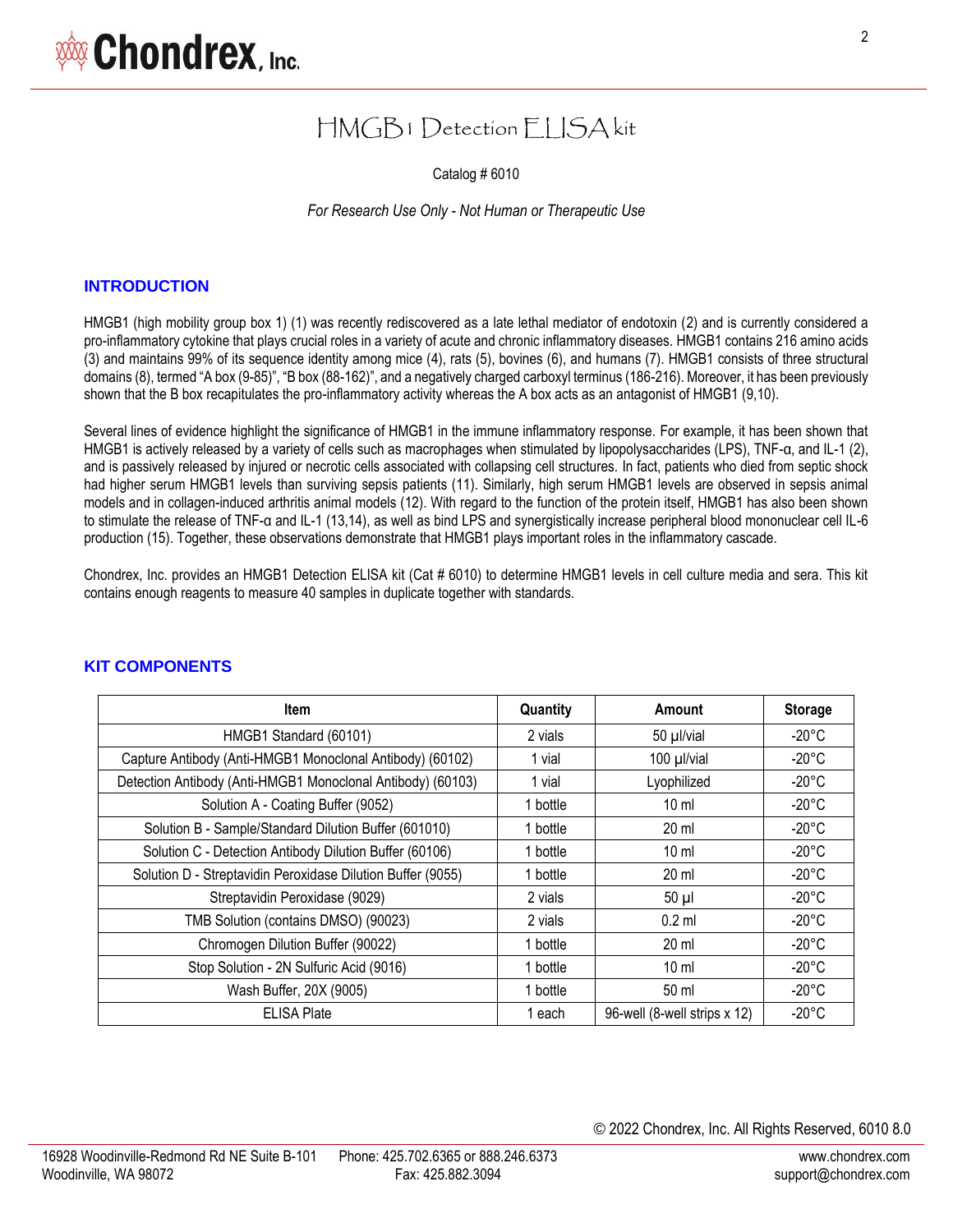# **ASSAY OUTLINE**



\* Use one tip per sample or standards. Do not crosscontaminate samples or standards by re-using pipet tips. A multi-channel pipet is recommended.

# **PLATE LAYOUT**

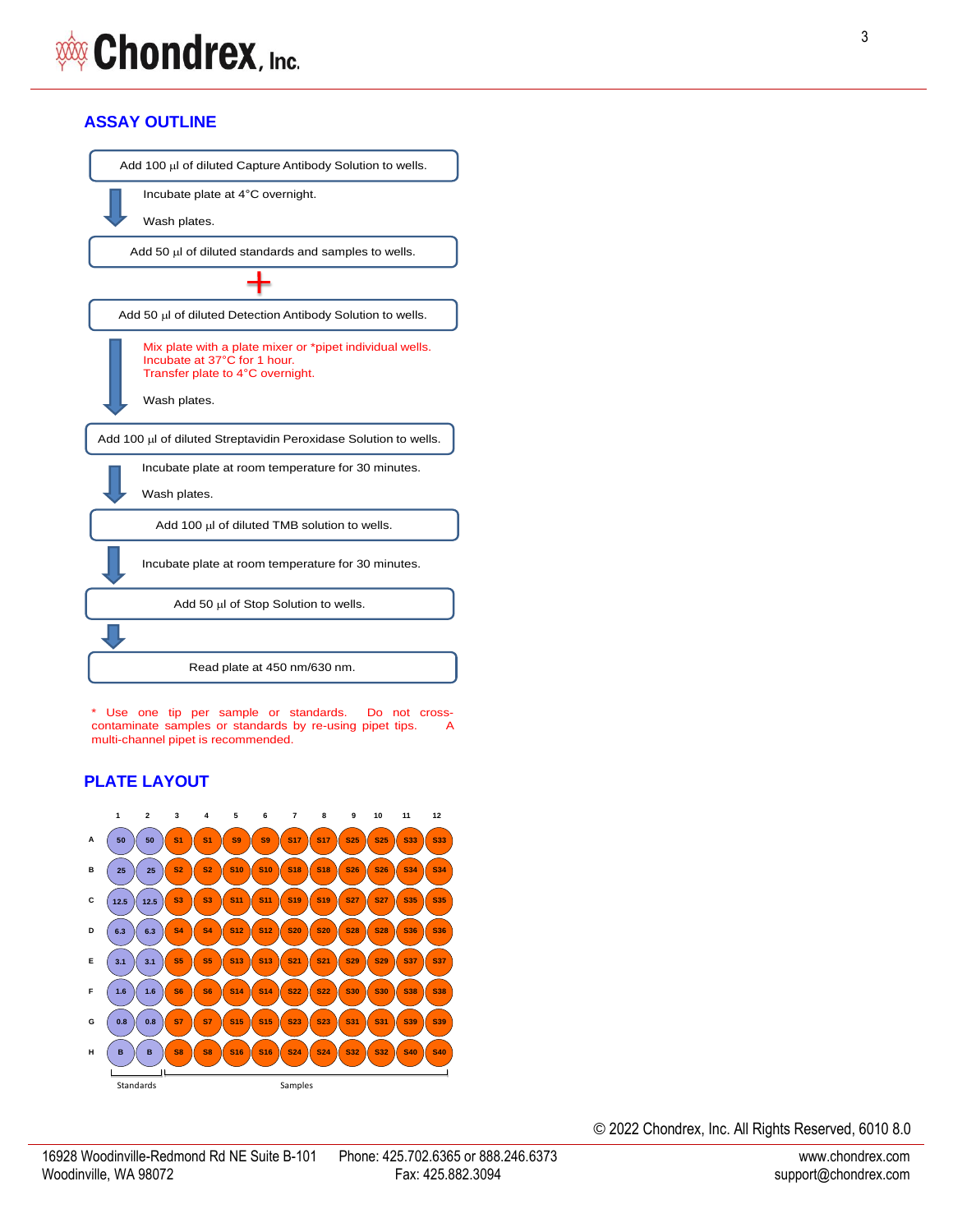# **WAXA Chondrex**, Inc.

## **NOTES BEFORE USING ASSAY**

NOTE 1: It is recommended that the standard and samples be run in duplicate.

NOTE 2: Warm up all buffers to room temperature before use.

NOTE 3: Crystals may form in Wash Buffer, 20X when stored at cold temperatures. If crystals have formed, warm the wash buffer by placing the bottle in warm water until crystals are completely dissolved.

NOTE 4: Measure exact volume of buffers using a serological pipet, as extra buffer is provided.

NOTE 5: Cover the plate with plastic wrap or a plate sealer after each step to prevent evaporation from the outside wells of the plate.

NOTE 6: For partial reagent use, please see the assay protocol's corresponding step for the appropriate dilution ratio. For example, if the protocol dilutes 50 µl of a stock solution in 10 ml of buffer for 12 strips, then for 6 strips, dilute 25 µl of the stock solution in 5 ml of buffer. Partially used stock reagents may be kept in their original vials and stored at -20°C for use in a future assay.

NOTE 7: This kit contains animal components from non-infectious animals and should be treated as potential biohazards in use and for disposal.

NOTE 8: This kit can be used to determine HMGB1 levels in sera and cell culture media samples. However, special concern should be considered for assaying HMGB1 in human serum because autoantibodies to HMGB1 are determined in 9-89% of sera from patients with autoimmune and inflammatory diseases (16-19). These reports indicate that human serum polyclonal antibodies to HMGB1 might mask the epitopes recognized by the capture and detection antibodies used in this kit, resulting in interference against the assay.

## **ASSAY PROCEDURE**

1. **Add Capture Antibody**: Dilute 1 vial (100 µl) of Capture Antibody with 10 ml of Coating Buffer (Solution A). Add 100 µl of capture antibody solution to each well and incubate at 4°C overnight. If planning to use less, the remaining stock solution can be stored in its original vial at -20°C.

| Strip# | Capture Antibody (µl) | Solution A (ml) |
|--------|-----------------------|-----------------|
|        |                       | 1.7             |
|        | 33                    | 3.3             |
|        | 50                    | 5.0             |
|        | 66                    | 6.6             |
| 10     | 82                    | 8.2             |
| 12     | 100                   | 10.0            |

2. **Prepare Standard Dilutions**: The recommended standard range is 0.8-50 ng/ml. Dilute one vial of HMGB1 Standard with 950 µl of Sample/Standard Dilution Buffer (Solution B) - 100 ng/ml. Prepare serial dilutions of the standard by mixing 200 µl of the 100 ng/ml standard with 200 µl of Solution B - 50 ng/ml. Then repeat this procedure to make six more serial dilutions of standard - 25, 12.5, 6.25, 3.1, 1.6, and 0.8 ng/ml solutions. Partially used 100 ng/ml standard stock *cannot* be saved for future assays. Discard unused, diluted standard solution. Chondrex, Inc. recommends making fresh standard and serial dilutions for each assay.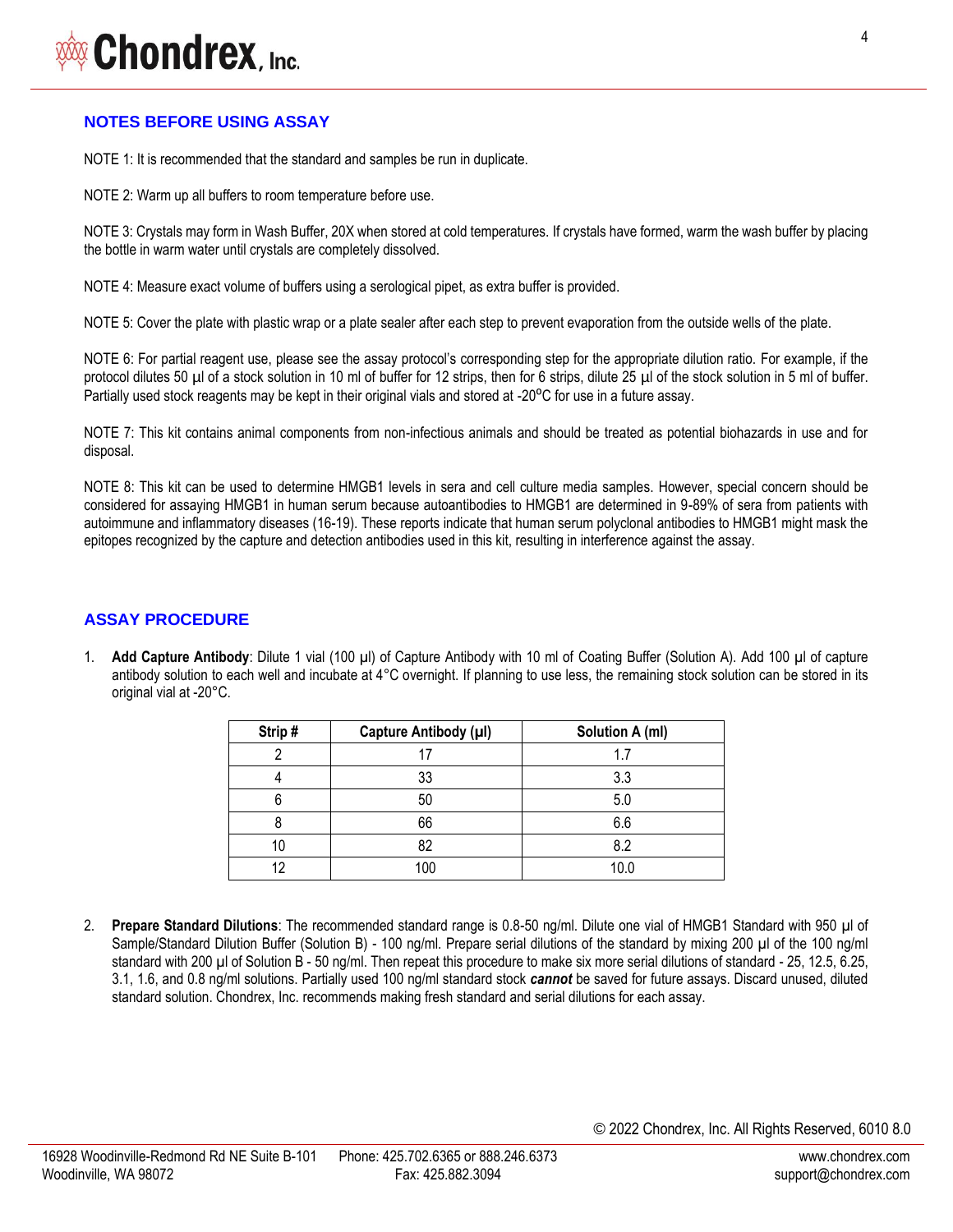

- 3. **Prepare Sample Dilutions**: Centrifuge samples at 10,000 rpm at 4°C for 3 minutes to remove insoluble materials and lipids and use the supernatant as samples. Dilute samples at least 1:1 with an equal volume of Solution B. For example, take 100 µl of a serum, and mix with 100 µl of Solution B.
- 4. **Prepare Detection Antibody**: Reconstitute one vial of Detection Antibody with 50 µl of distilled water to make a stock solution. Dilute the 50 µl of detection antibody stock solution in 5 ml of Detection Antibody Dilution Buffer (Solution C). If planning to use less, the remaining stock solution can be stored in its original vial at -20°C.

| Strip# | Detection Antibody (µl) | Solution C (ml) |
|--------|-------------------------|-----------------|
|        |                         | 0.8             |
|        |                         | 1.7             |
|        | 25                      | 2.5             |
|        | 33                      | 3.3             |
|        | 42                      | 4.2             |
|        | 50                      | 5.0             |

- 5. **Dilute Wash Buffer**: Dilute 50 ml of 20X wash buffer in 950 ml of distilled water (1X wash buffer). Wash the plate with 1X wash buffer at least 3 times using a wash bottle with manifold or an automated plate washer. Empty the plate by inverting it and blotting on a paper towel to remove excess liquid. *Do not allow the plate to dry out.*
- 6. **Add Standards, Samples, and Detection Antibody**: Vortex standards, samples, and detection antibody tubes well. Add 50 µl of Solution B (blank), standards, and samples to appropriate wells. Add 50 µl of diluted detection antibody solution to all wells. Mix all wells by pipetting or use a plate shaker. Cover the plate with a plate sealer and incubate at 37°C for 1 hour, then transfer plate to 4°C overnight.
- 7. **Wash**: Wash the plate with 1X wash buffer at least 3 times using a wash bottle with manifold or an automated plate washer. Empty the plate by inverting it and blotting on a paper towel to remove excess liquid. *Do not allow the plate to dry out.*
- 8. **Add Streptavidin Peroxidase**: Dilute one vial of Streptavidin Peroxidase in 10 ml of Streptavidin Peroxidase Dilution Buffer (Solution D). If planning to use less, the remaining stock solution can be stored in its original vial at -20°C. Add 100 µl of streptavidin peroxidase solution to each well and incubate at room temperature for 30 minutes.

| Strip# | Streptavidin Peroxidase (µl) | Solution D (ml) |
|--------|------------------------------|-----------------|
|        |                              |                 |
|        |                              | 3.4             |
|        | 25                           | 5.0             |
|        | 33                           | 6.6             |
|        |                              | ደ ጋ             |
|        |                              | 10 ር            |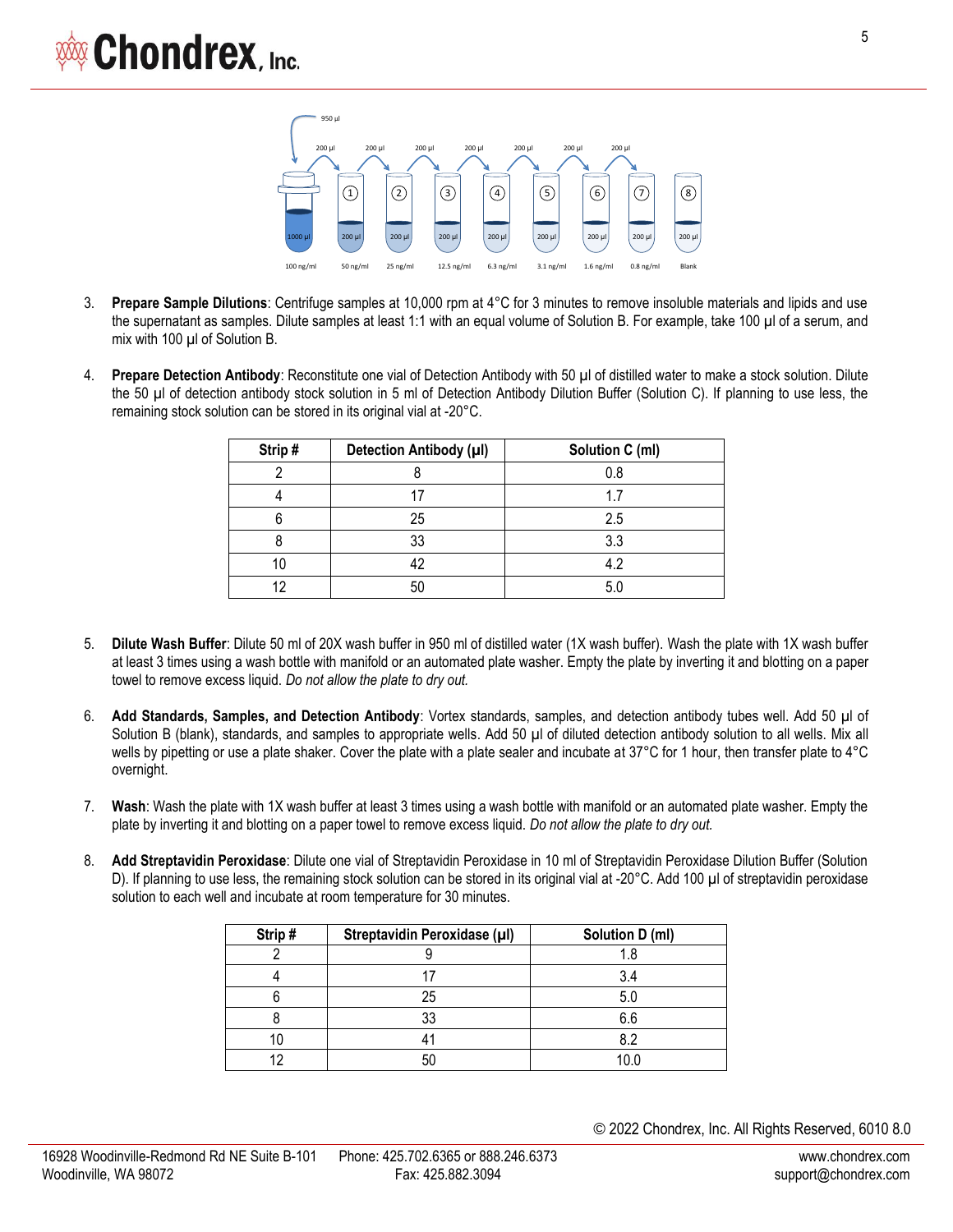- 9. **Wash**: Wash the plate with 1X wash buffer at least 3 times using a wash bottle with manifold or an automated plate washer. Empty the plate by inverting it and blotting on a paper towel to remove excess liquid. *Do not allow the plate to dry out.*
- 10. **Add TMB**: Use new tubes when preparing TMB. Dilute one vial of TMB with 10 ml of Chromogen Dilution Buffer just prior to use. Add 100 µl of TMB solution to all wells immediately after washing the plate. Incubate for 30 minutes at room temperature. If planning to use less, the remaining stock solution can be stored in its original vial at -20°C.

| Strip# | TMB $(\mu I)$ | <b>Chromogen Dilution Buffer (ml)</b> |
|--------|---------------|---------------------------------------|
|        | 34            | 1.7                                   |
|        | 66            | 3.3                                   |
|        | 100           | 5.0                                   |
|        | 132           | 6.6                                   |
| 10     | 164           | 8.2                                   |
| 12     | 200           | 10.0                                  |

- 11. **Stop**: Add 50 µl of 2N sulfuric acid (Stop Solution) to each well.
- 12. **Read Plate**: Read the OD values at 450 nm (a 630 nm filter can be used as a reference) immediately. If the OD values of samples are greater than the OD values of the highest standard, re-assay the samples at a higher dilution.

#### **CALCULATING RESULTS**

- 1. Average the duplicate OD values for the blank, standards, and samples.
- 2. Subtract the averaged blank (B) OD value from the averaged standard and sample OD values.
- 3. Plot the OD values of standards against the concentration of HMGB1 (ng/ml) using a log scale. Figure 1 shows a typical standard curve where the HMGB1 range is from 0.8-50 ng/ml.
- 4. The concentration of HMGB1 (ng/ml) in samples can be calculated using regression analysis. Multiply the results by the dilution factors (usually 2 without extra dilution). For additional assistance, please download [a sample calculation worksheet](http://www.chondrex.com/documents/HMGB1-Worksheet.xlsx) fro[m www.chondrex.com.](http://www.chondrex.com/protocols)

Figure 2 - A Typical Standard Curve for the HMGB1 Detection ELISA Kit

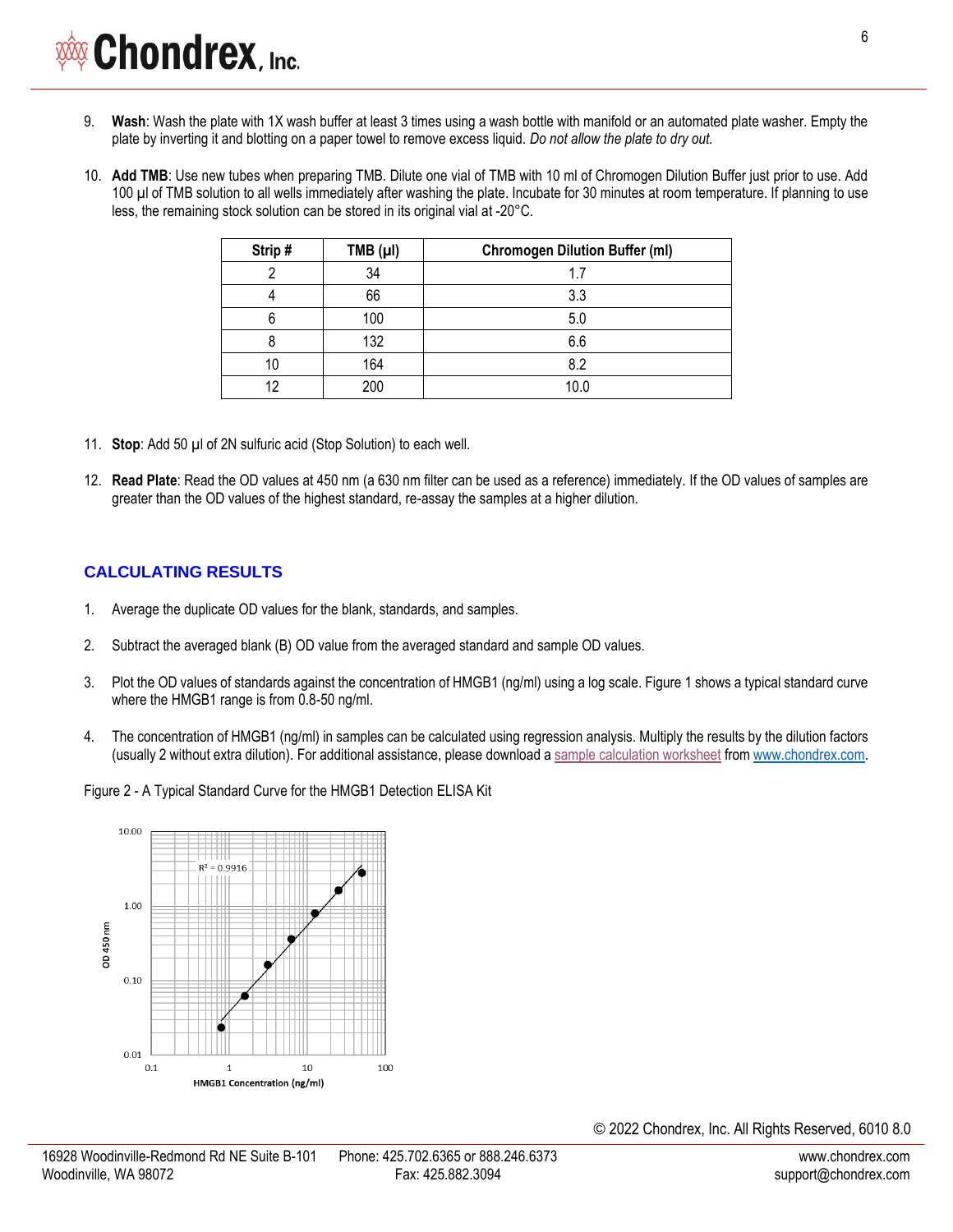## **VALIDATION DATA**

Table 1 - Reproducibility Data for the HMGB1 Detection ELISA Kit

| Human Serum |  |
|-------------|--|
|-------------|--|

| <b>Test At</b>     | $2$ ng/ml | $7.5 \text{ ng/ml}$ | $30$ ng/ml |
|--------------------|-----------|---------------------|------------|
| Intra-Assay CV (%) | <u>.</u>  | 5.4                 | v.J        |
| Inter-Assay CV (%) | ں. ا      | Б.<br>∪. ı          | ັບ. .      |

Mouse Serum

| Test At            | 2 ng/ml | $7.5 \text{ ng/ml}$ | $30$ ng/ml |
|--------------------|---------|---------------------|------------|
| Intra-Assay CV (%) | I .4    | $\sim$<br>v.L       | ◡.         |
| Inter-Assay CV (%) | ບ. ເ    | 4.5                 | 0.9        |

Recovery

| <b>Species</b> | <b>Averaged Recovery Results</b> |
|----------------|----------------------------------|
| Human (5 sera) | $101 \pm 25.1\%$                 |
| Mouse (5 sera) | $104 \pm 8.3\%$                  |

Specificity: Average cross reactivity with bovine HMGB2 is 12.4%.

#### **TROUBLESHOOTING**

For frequently asked questions about assays and ELISAs, please see Chondrex, Inc.'s [ELISA FAQ](https://www.chondrex.com/documents/ELISA-FAQ.pdf) for more information.

#### **REFERENCES**

- 1. [L. Einck, M. Bustin, The Intracellular Distribution and Function of the High Mobility Group Chromosomal Proteins.](https://www.ncbi.nlm.nih.gov/pubmed/3881264) *Exp Cell Res* **156**, [295-310 \(1985\).](https://www.ncbi.nlm.nih.gov/pubmed/3881264)
- 2. [H. Wang, O. Bloom, M. Zhang, J. Vishnubhakat, M. Ombrellino,](https://pubmed.ncbi.nlm.nih.gov/10398600/) *et al*., HMG-1 as a Late Mediator of Endotoxin Lethality in Mice. *Science* **285**[, 248-51 \(1999\).](https://pubmed.ncbi.nlm.nih.gov/10398600/)
- 3. J. Parkkinen, E. Raulo, J. Merenmies, R. Nolo, E. Kajander, *et al*[., Amphoterin, the 30-kDa Protein in a Family of HMG1-type](https://pubmed.ncbi.nlm.nih.gov/8366113/)  [Polypeptides. Enhanced Expression in Transformed Cells, Leading Edge Localization, and Interactions With Plasminogen Activation.](https://pubmed.ncbi.nlm.nih.gov/8366113/) *J [Biol Chem](https://pubmed.ncbi.nlm.nih.gov/8366113/)* **268**[, 19726-38 \(1993\).](https://pubmed.ncbi.nlm.nih.gov/8366113/)
- 4. [S. Ferrari, L. Ronfani, S. Calogero, M. Bianchi, The Mouse Gene Coding for High Mobility Group 1 Protein \(HMG1\).](https://www.ncbi.nlm.nih.gov/pubmed/7961836) *J Biol Chem* **269**, [28803-8 \(1994\).](https://www.ncbi.nlm.nih.gov/pubmed/7961836)
- 5. [G. Paonessa, R. Frank, R. Cortese, Nucleotide Sequence of Rat Liver HMG1 cDNA.](https://www.ncbi.nlm.nih.gov/pubmed/3684582) *Nucleic Acids Res* **15**, 9077 (1987).
- 6. [D. Kaplan, C. Duncan, Full Length cDNA Sequence for Bovine High Mobility Group 1 \(HMG1\) Protein.](https://www.ncbi.nlm.nih.gov/pubmed/3194213) *Nucleic Acids Res* **16**, 10375 [\(1988\).](https://www.ncbi.nlm.nih.gov/pubmed/3194213)